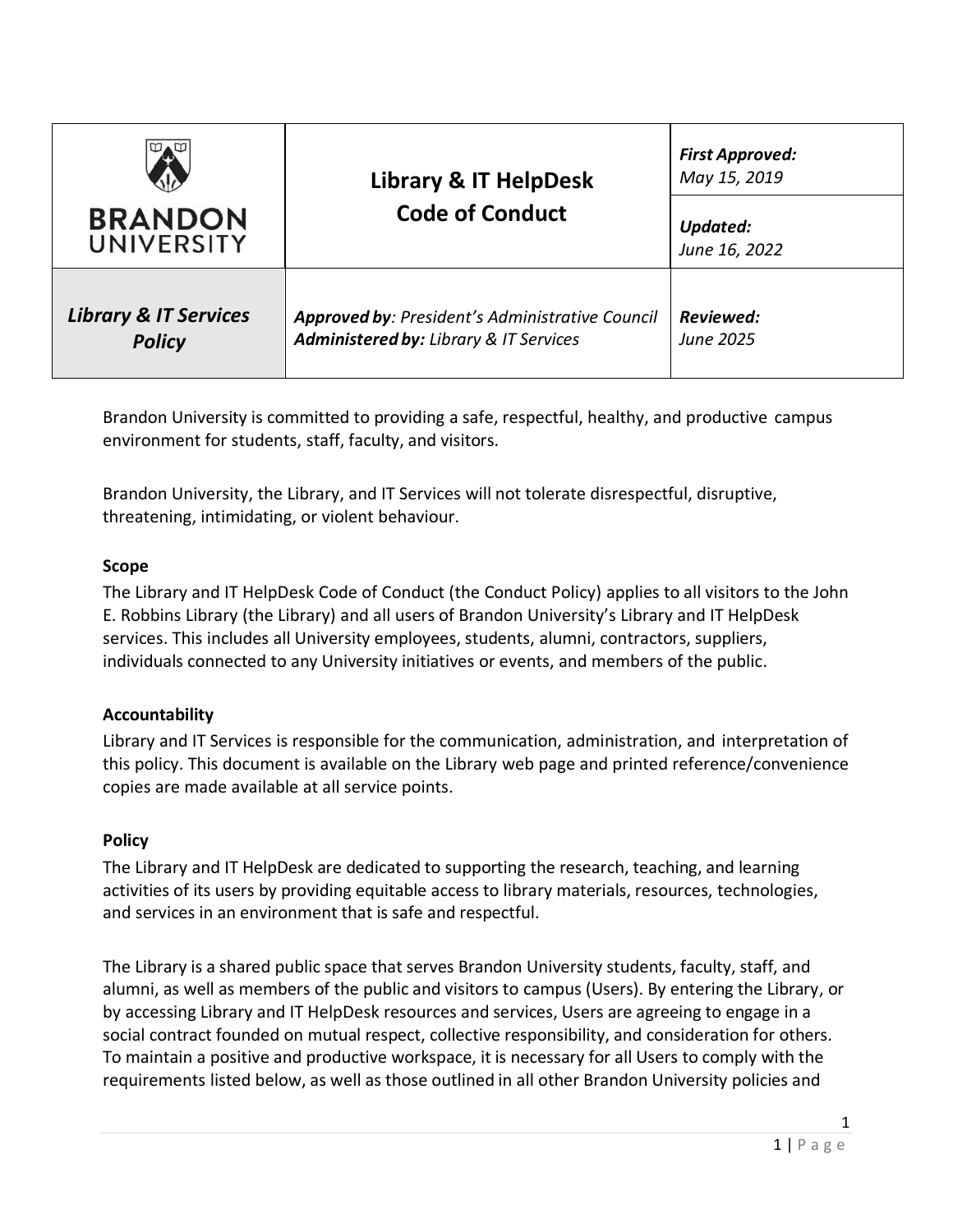# procedures.

# **Respect**

Users will respect the rights of others to use and enjoy Library and IT HelpDesk services, the Library facilities, Library materials, and Library and IT equipment. Users will refrain from behaving in any way that can be reasonably expected to disturb or disrupt others in the Library space.

Users will behave civilly and show consideration and respect for others, including Library and IT staff. Similarly, Library and IT Staff will make every effort to treat Library/HelpDesk Users with fairness, equity, courtesy, and respect.

The Library respects principles of academic freedom and provides unrestricted access to resources for academic and teaching purposes, including those containing sensitive or obscene content. In the interest of creating a safe work environment, Users cannot openly view obscene content in the Library. For the purposes of this policy, obscene content includes any material that can be reasonably expected to cause offense, distress, or discomfort in others.

# **Library Facilities and Resources**

The Library space is intended primarily for academic work and as such, the use of Library/IT resources, including computer workstations, for academic purposes has priority over personal pursuits.

Users will treat Library materials with care and will not damage, deface, or alter them in any way, including marking, underlining, highlighting, cutting, tearing or removing pages, detaching bindings, and tampering with labels or security devices. Similarly, Users will treat Library facilities, furnishings, and Library/IT equipment with care, and will not damage, deface, or vandalize Library/IT property.

Users will not interfere with equitable access to Library resources by hiding, misshelving, or otherwise misappropriating library materials.

Users will not remove or attempt to remove Library materials, furniture, or Library/IT equipment from the Library building without authorization. Users are expected to return any furniture or equipment that has been moved to its original configuration.

Users are not permitted to obstruct access to study spaces or computer workstations.

Users and their belongings will not obstruct aisles, egresses, and emergency exits.

Personal belongings should not be left unattended in the Library. Library and IT Services are not responsible for lost or stolen items. Personal belongings may be removed by Library/IT staff and relocated to the Library's Lost and Found if space or equipment containing those belongings is left vacant.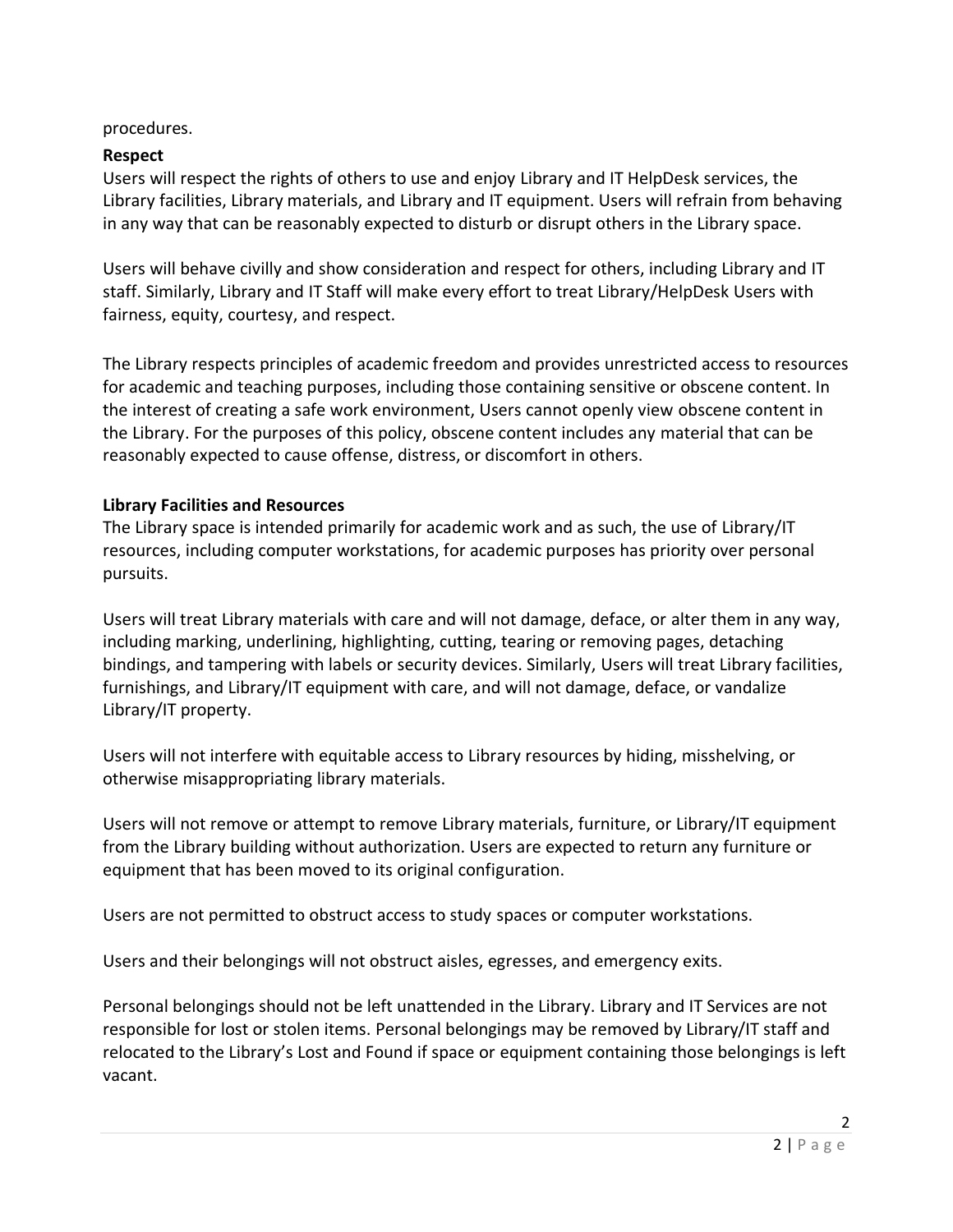Users will not interfere with another User's workstation, study space, or belongings.

Users are responsible for disposing of their own garbage and recyclables and tidying their workstation or study space before leaving.

Children under the age of twelve must always be accompanied by a parent or guardian.

### **Privacy**

Photography, video recording, and/or audio recording in the Library must not be done in a manner that is disruptive, and consent must be provided from individuals being photographed or recorded.

As per the **Student Non-Academic Misconduct Policy**, photography, phone calls, video calls, video recording, and audio recording are not permitted in the bathroom.

### **Circulation and Access**

Users will abide by the Library's circulation policies and procedures, as outlined in the Library [Information LibGuide.](http://libguides.brandonu.ca/LibInfo/Borrower)

### **Noise**

The Library has designated Quiet Yellow and Collaborative Green work and study zones to accommodate the needs and preferences of all Users regarding noise level. It is the responsibility of Users to be mindful of noise levels and to observe noise restrictions in place throughout the library.

Library and IT Services cannot accommodate the need for complete silence in the Library. It is expected and acceptable for Library/IT Staff to talk to Users or each other for business reasons, and for Users to create some level of noise as they go about their activities (e.g., keyboarding, turning pages, coughing, etc.).

The noise associated with conversation, group work, and instruction is expected and acceptable in the Collaborative Green zone. However, those working in this area should be aware of the noise they are creating and make efforts to minimize disruptions to others.

The Group Study Rooms are not soundproofed, and several are open at the roof. Group Study Room Users must ensure that any noise they create is not audible outside of the room.

Headphones must be used when watching videos or listening to music on personal devices. Volume must be kept at a level that is not audible to others.

Audible notifications on cell phones and other devices should be turned off. Devices must remain on vibrate/silent, and no phone calls are permitted in the Quiet Yellow study zones. Phone calls are permitted in the Collaborative Green zone, but devices must remain on vibrate/silent.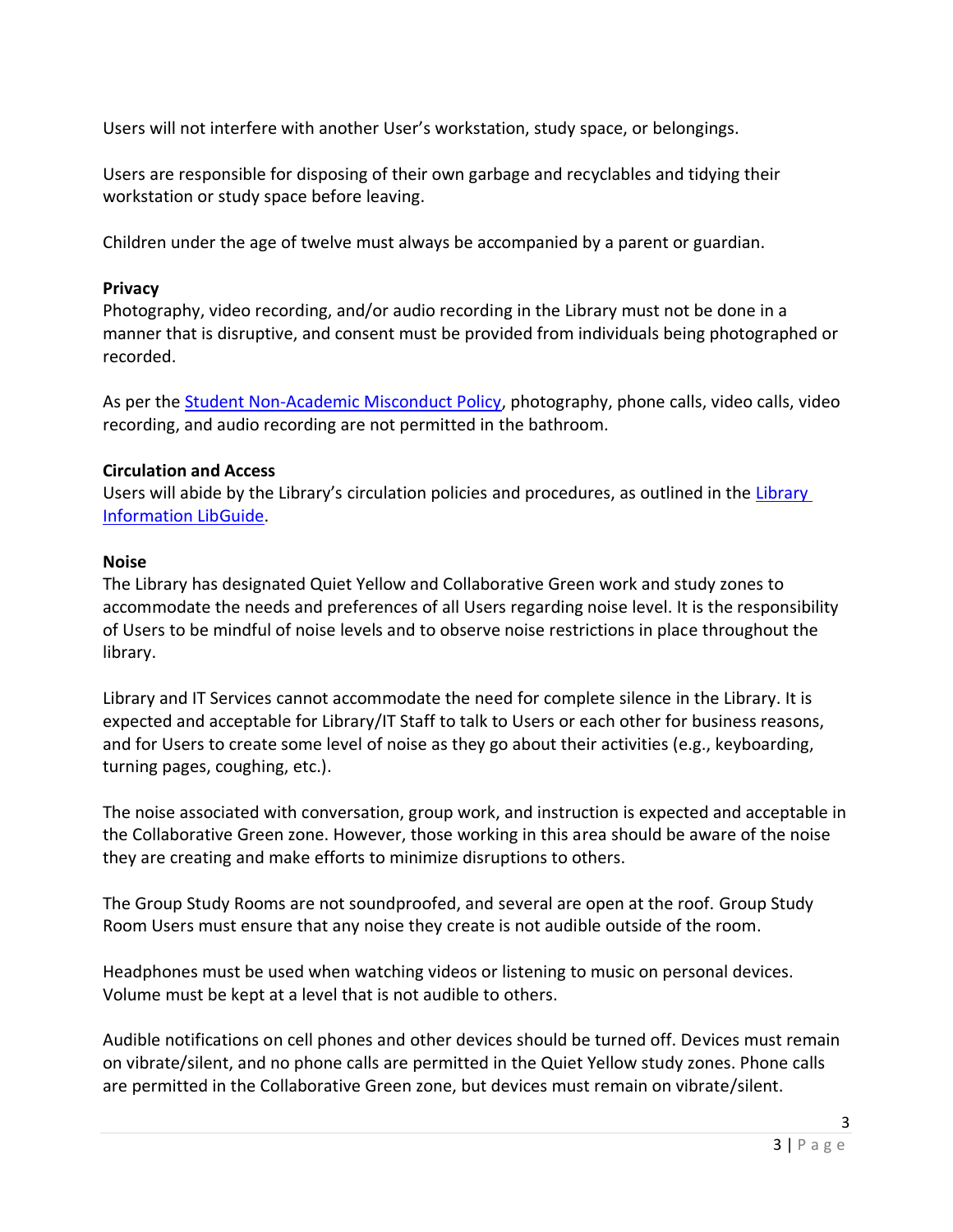### **Food and Drink**

To avoid damage to the collections and maintain a clean environment, the consumption of food and drinks is not permitted in the stacks, where library materials are stored.

Users must take extra care when consuming food or drinks at computer workstations or near printers, photocopiers, or the microfilm reader.

Users are responsible for disposing of their own food waste and cleaning any spills they make. Cleaning supplies are available from the Circulation Desks in the Main and Music Libraries.

Any spills, food waste, or garbage discovered in the Library should be immediately reported to Library/IT Staff.

### **Soliciting**

Soliciting, surveying, petitioning, and canvassing in the Library is prohibited unless approved by the Office of the Vice-President (Administration and Finance) or organized by an agent of Brandon University, in accordance with Brandon University's [Canvassing and Soliciting Policy.](https://www.brandonu.ca/vp-finance/files/Canvassing-and-Soliciting-Policy-September-12-2018.pdf)

### **Substance Use**

Smoking tobacco and/or cannabis (including e-cigarettes and vaporizers) is prohibited inside the Library and around Library entranceways, in accordance with Brandon University's [Use or](https://www.brandonu.ca/governors/files/Use-or-Consumption-of-Tobacco-Cannabis-or-E-Materials-FINAL-September-2018.pdf)  [Consumption of Tobacco, Cannabis and E-Materials](https://www.brandonu.ca/governors/files/Use-or-Consumption-of-Tobacco-Cannabis-or-E-Materials-FINAL-September-2018.pdf) policy. Library Users who wish to smoke must do so in [Designated Smoking Areas](https://www.brandonu.ca/cleanair/) on campus.

Consumption of alcohol in the Library is not permitted, apart from fully licensed events authorized by the Library and/or Brandon University Administration, in accordance with Brandon University's [Liquor Policy.](https://www.brandonu.ca/hr/policies-procedures/liquor-policy/)

## **Exiting the Library**

With exception of emergency situations, Users are expected to pass through the security gates when exiting the Library. Users are expected to allow Library/IT Staff to inspect their personal belongings if the security alarm is activated upon their entry or exit.

Users must leave the Library at closing time, during emergencies or drills, or when asked to do so by Library/IT Staff.

Users will be given a 10-minute warning before the Library Closes each day. During this time, Users are expected to pack up their belongings, tidy their workstations, and finish any printing or photocopying they must do, so they are prepared to leave the Library at closing time.

Emergency exits must be used only during emergencies or drills.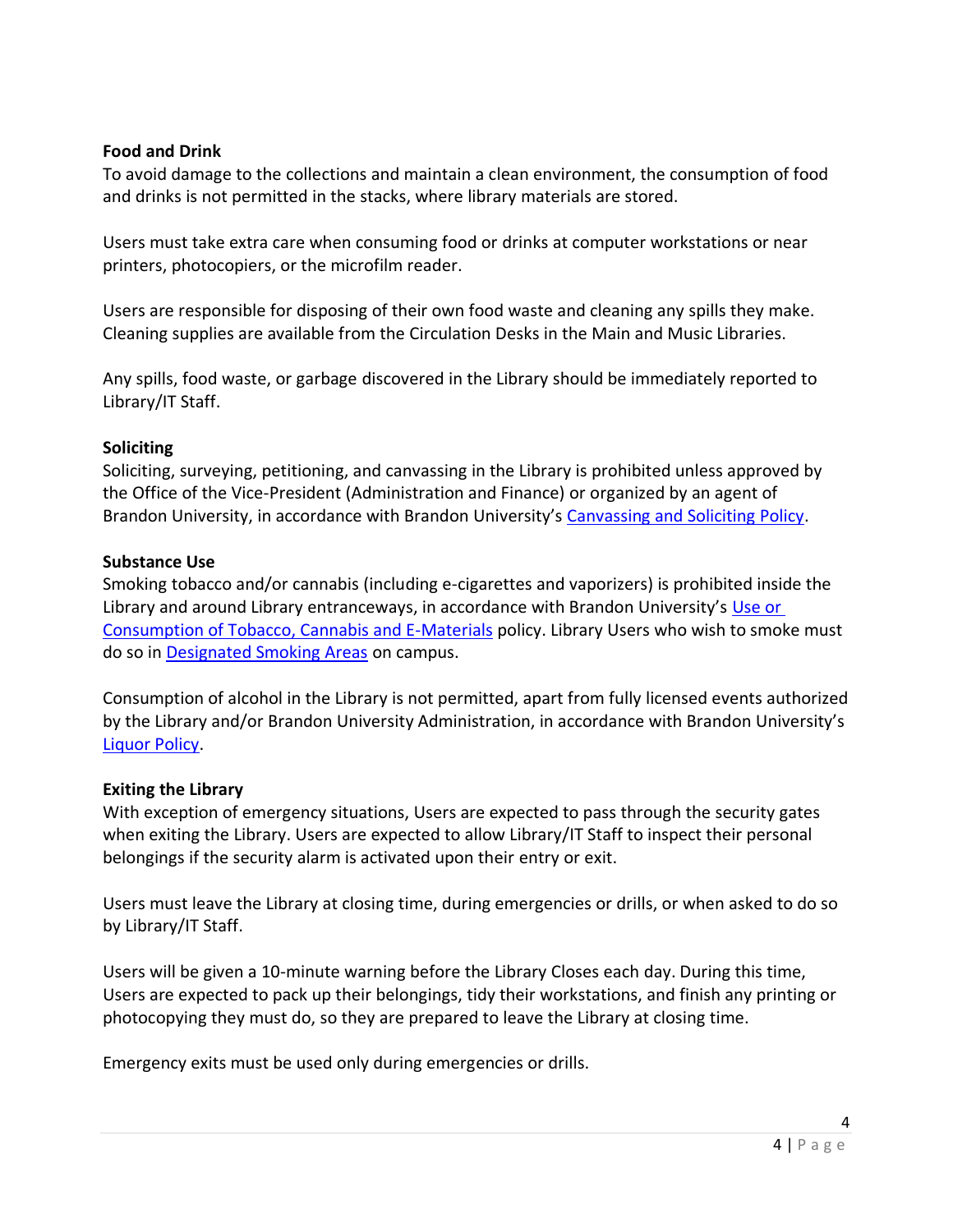# **Enforcement**

Library and IT Staff are responsible for enforcing the Conduct Policy. Library and IT Staff have the authority to inform and remind Users of the Library Conduct Policy and request compliance with its requirements.

Users are encouraged to report disruptions or violations of the Conduct Policy to Library or IT Staff.

The nature and severity of violations of this policy determines the level of initial response. Repeated violations of this policy following clear communication or warnings adds to severity of the response. Examples of corrective actions and/or remedial actions may include one or more of the following:

- Written warning from the appropriate supervisor/administrator
- Immediate request to leave the Library, pending completion of an investigation
- Loss of privileges
- Formal apology
- Mandated education or training
- Community service
- Restitution/alternative resolution
- Specific for employees: Interim suspension (with/without pay, pending an investigation) or change in work assignment
- Specific for students: Probation
- Termination or expulsion or formal removal from campus

If violation of this policy is concurrent with violation of other University policies, then University Administrators may investigate the violation of all applicable policies and assign corrective action based on combined severity of all applicable policy violations.

If violation of this policy is concurrent with illegal actions, law enforcement will be notified.

#### **Review**

Formal review of this policy will be conducted every three (3) years. In the interim, this policy may be revised or rescinded if the Chief Information Office or equivalent deems necessary or if there are changes within legislation that require such.

#### **Previous Policies**

None

## **Related Documents**

[Discrimination and Harassment Prevention Policy](https://www.brandonu.ca/diversity/discrimination-and-harassment-prevention-policy/) [Sexualized Violence Policy](https://www.brandonu.ca/governors/files/Sexualized-Violence-Policy-June-2018-FINAL.pdf)